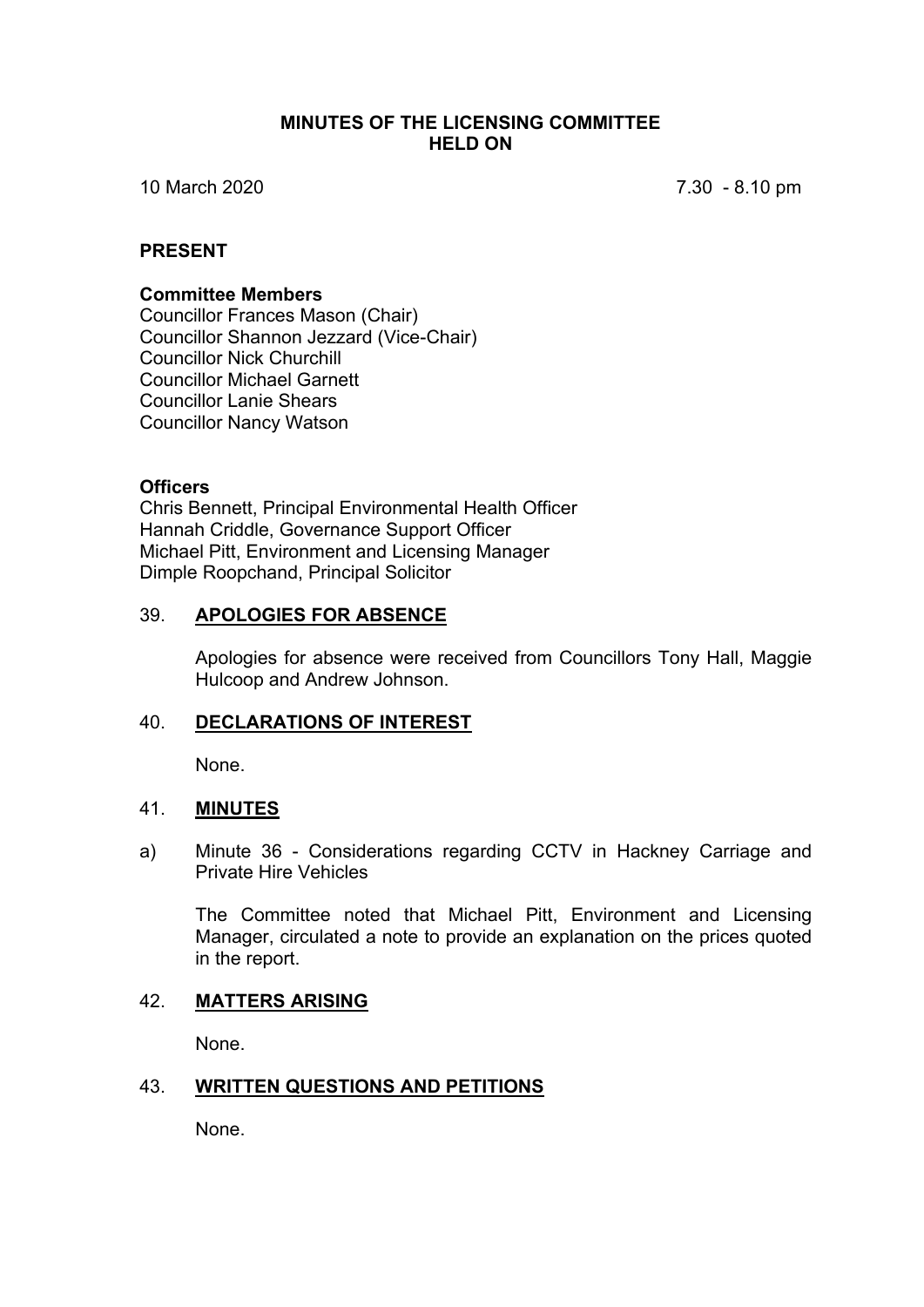# 44. **COMMITTEE WORK PLAN**

Michael Pitt advised that reports on Licensing Sub Committee Decisions in 2019-20 and Enforcement Action completed by the Licensing Team in 2019-20 would be presented to the Committee at the first meeting of the next municipal year.

### 45. **PRIVATE HIRE OPERATOR CONDITIONS AND THE PROVISIONS OF ADAPTED VEHICLES (SUBJECT TO NATIONAL GUIDANCE)**

The Committee received a report on wheelchair accessibility in the licensed fleet.

# **RESOLVED that:**

- **A** The Licensing Team would work with the trade, as set out under proposals at paragraph 14 of the report, to support good practice in the operation of designated Wheelchair Accessible Vehicles (WAVs) and better promote information about their availability.
- **B** A further report would be brought to Licensing Committee examining the merits of a formal survey of unmet need for WAVs in Harlow at a time when revised central government guidance on licensing of the Hackney carriage and private hire trades is available.

### 46. **ELECTRONIC PAYMENT OF FARES IN HACKNEY CARRIAGE AND PRIVATE HIRE VEHICLES - OUTCOME OF CONSULTATION**

The Committee received a report on the outcome of consultation on electronic payment of fares in licensed vehicles.

# **RESOLVED that:**

- **A** The Licensing Committee recommend to Full Council that a condition be attached to Hackney Carriage Vehicle Licences to require that Hackney Carriage Vehicles be equipped with electronic payment facilities as set out in Proposals at paragraphs 54 to 61.
- **B** Subject to A, authority to approve the details of the condition is delegated to the Environment and Licensing Manager, in consultation with the Chair of the Licensing Committee.

# 47. **UPDATED LICENSING COMMITTEE TERMS OF REFERENCE**

The Committee received a report on amendments to the Licensing Committee's Terms of Reference.